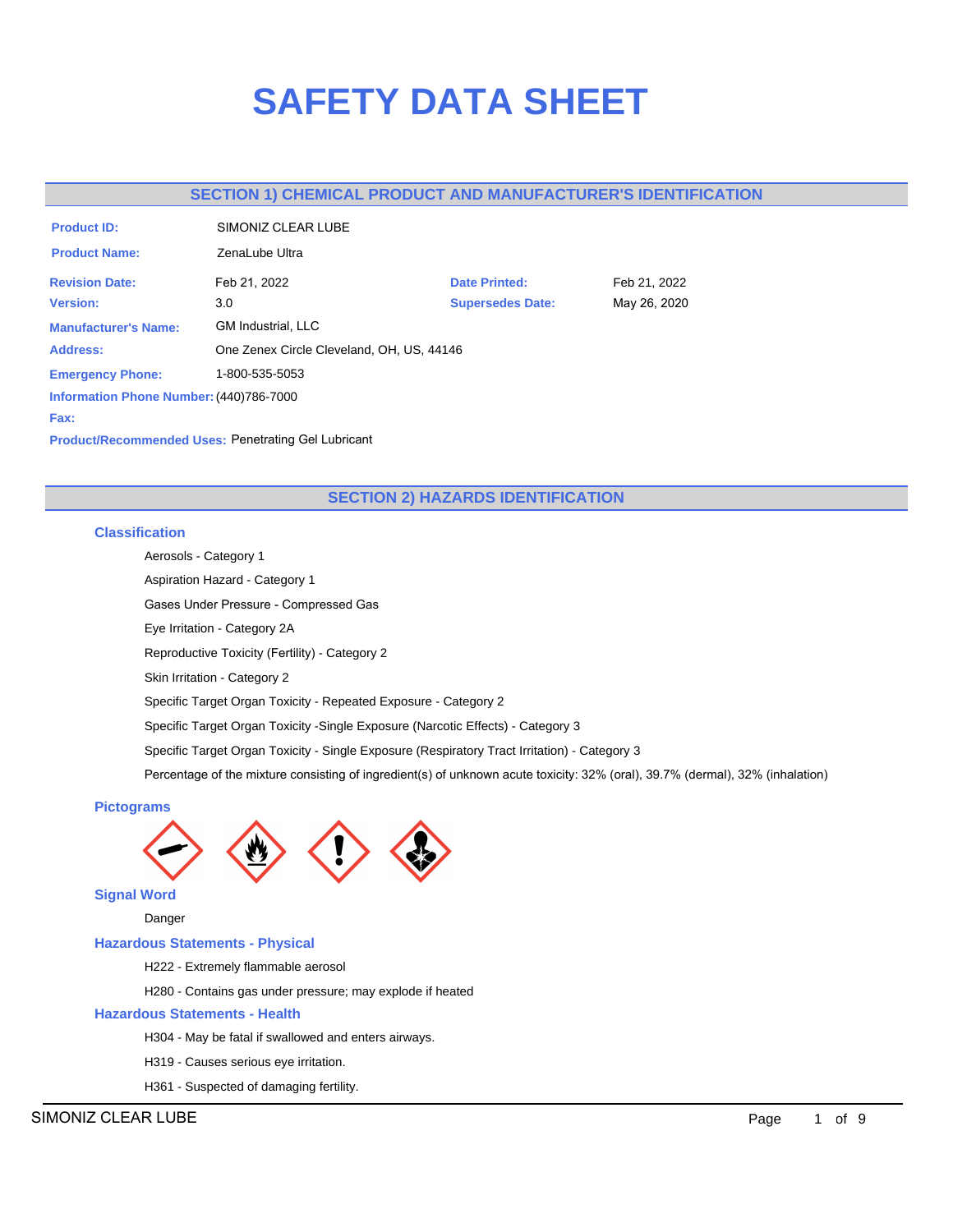- H315 Causes skin irritation
- H373 May cause damage to organs through prolonged or repeated exposure.
- H336 May cause drowsiness or dizziness
- H335 May cause respiratory irritation

### **Precautionary Statements - General**

- P101 If medical advice is needed, have product container or label at hand.
- P102 Keep out of reach of children.
- P103 Read label before use.

#### **Precautionary Statements - Prevention**

- P210 Keep away from heat, hot surfaces, sparks, open flames and other ignition sources. No smoking.
- P211 Do not spray on an open flame or other ignition source.
- P251 Do not pierce or burn, even after use.
- P264 Wash hands thoroughly after handling.
- P280 Wear protective gloves, protective clothing, eye protection and face protection.
- P201 Obtain special instructions before use.
- P202 Do not handle until all safety precautions have been read and understood.
- P260 Do not breathe mist, vapors, or spray.
- P271 Use only outdoors or in a well-ventilated area.

### **Precautionary Statements - Response**

P301 + P310 - IF SWALLOWED: Immediately call a POISON CENTER or doctor.

P331 - Do NOT induce vomiting.

P305 + P351 + P338 - IF IN EYES: Rinse cautiously with water for several minutes. Remove contact lenses, if present and easy to do.

Continue rinsing.

- P337 + P313 If eye irritation persists: Get medical attention.
- P308 + P313 IF exposed or concerned: Get medical attention.
- P302 + P352 IF ON SKIN: Wash with plenty of soap and water.
- P332 + P313 If skin irritation occurs: Get medical attention.
- P362 + P364 Take off contaminated clothing and wash it before reuse.
- P314 Get medical attention if you feel unwell.
- P304 + P340 IF INHALED: Remove person to fresh air and keep comfortable for breathing.
- P312 Call a POISON CENTER or doctor if you feel unwell.

### **Precautionary Statements - Storage**

P410 + P412 - Protect from sunlight. Do not expose to temperatures exceeding 50°C / 122°F.

P403 + P405 - Store in a well-ventilated place. Store locked up.

### **Precautionary Statements - Disposal**

P501 - Dispose of contents and container in accordance with local, regional, national and international regulations.

| <b>CAS</b>   | <b>Chemical Name</b>                      | % By Weight |
|--------------|-------------------------------------------|-------------|
| 0000067-64-1 | ACETONE                                   | 10% - 30%   |
| 0064742-47-8 | <b>ISOPARAFFINIC PETROLEUM DISTILLATE</b> | 10% - 30%   |
| 0000074-98-6 | <b>PROPANE</b>                            | 7% - 13%    |
| 0000110-54-3 | HEXANE                                    | 7% - 13%    |
| 0000107-83-5 | 2-METHYL PENTANE                          | 3% - 7%     |

### **SECTION 3) COMPOSITION/INFORMATION ON INGREDIENTS**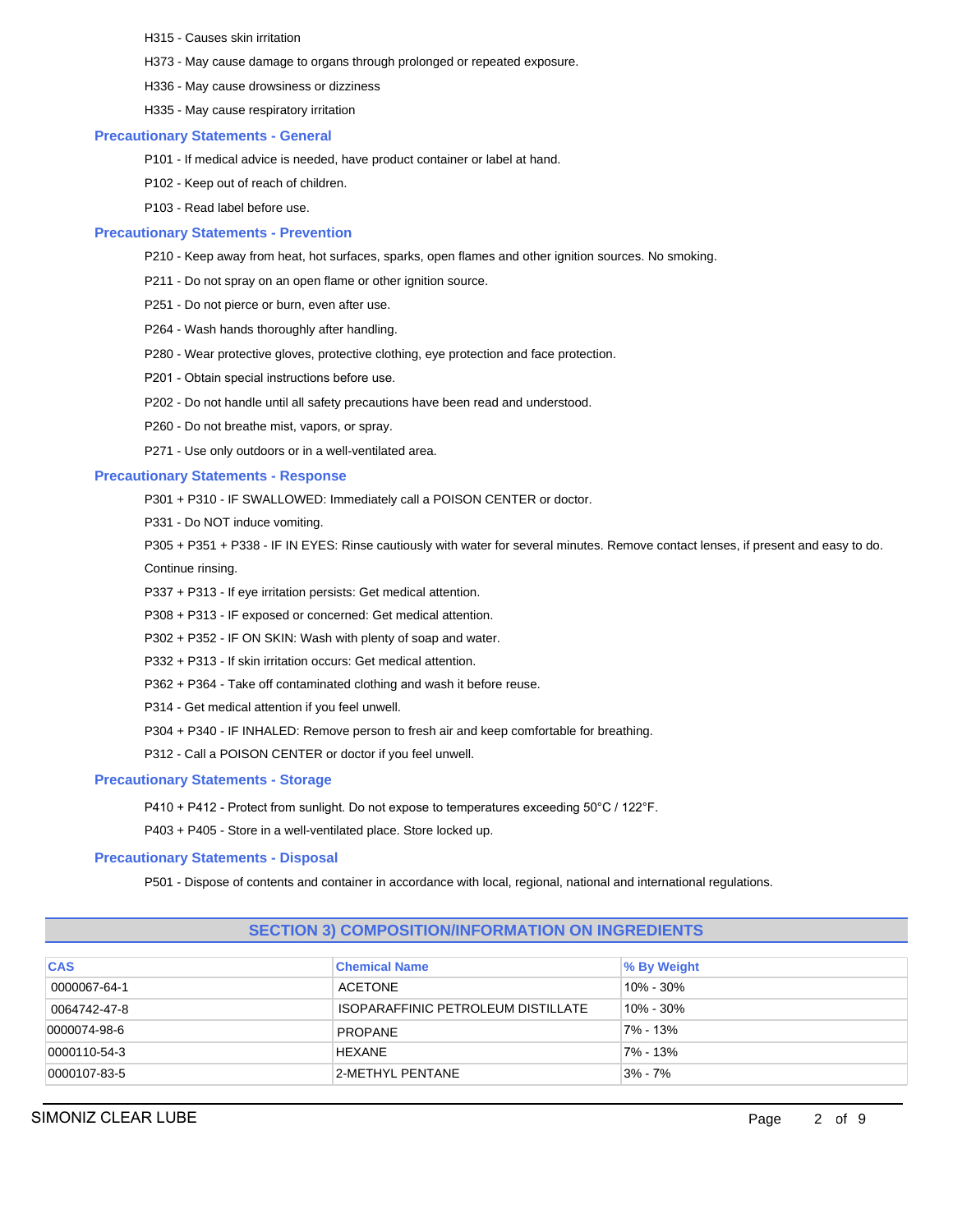| 0064742-63-8 | NAPHTHENIC OIL      | $1\% - 5\%$     |
|--------------|---------------------|-----------------|
| 0000096-14-0 | 3-METHYL PENTANE    | 1% - 5%         |
| 0000079-29-8 | 2.3-DIMETHYL BUTANE | $1\% - 5\%$     |
| 0000110-82-7 | <b>CYCLOHEXANE</b>  | $0.5\% - 1.5\%$ |
| 0000075-83-2 | 2.2-DIMETHYL BUTANE | $0.5\% - 1.5\%$ |
| 0008042-47-5 | MINERAL OIL         | $0.1\% - 1\%$   |
| 0000287-92-3 | <b>CYCLOPENTANE</b> | $0.1\% - 1\%$   |

Specific chemical identity and/or exact percentage (concentration) of the composition has been withheld to protect confidentiality.

### **SECTION 4) FIRST-AID MEASURES**

### **Inhalation**

Remove victim to fresh air and keep at rest in a position comfortable for breathing. If it is suspected that fumes are still present, the rescuer should wear an appropriate mask or self-contained breathing apparatus. If not breathing, if breathing is irregular or if respiratory arrest occurs, provide artificial respiration or oxygen by trained personnel. It may be dangerous to the person providing aid to give mouthto-mouth resuscitation. Get medical attention. If necessary, call a poison center or physician. If unconscious, place in recovery position and get medical attention immediately. Maintain an open airway.

#### **Eye Contact**

Immediately flush eyes with plenty of water. Check for and remove any contact lenses. Continue to rinse for at least 10 minutes. Get medical attention.

### **Skin Contact**

Flush contaminated skin with plenty of water. Remove contaminated clothing and shoes. Continue to rinse for at least 10 minutes. Get medical attention. Wash clothing before reuse.

#### **Ingestion**

Rinse mouth. Do NOT induce vomiting. Immediately call a POISON CENTER or doctor. If vomiting occurs naturally, lie on your side, in the recovery position.

Never give anything by mouth to an unconscious or convulsing victim. Keep person warm and quiet.

### **SECTION 5) FIRE-FIGHTING MEASURES**

#### **Suitable Extinguishing Media**

Use water, fog, dry chemical, or carbon dioxide.

Carbon dioxide can displace oxygen. Use caution when applying carbon dioxide in confined spaces. Simultaneous use of foam and water on the same surface is to be avoided as water destroys the foam.

### **Unsuitable Extinguishing Media**

Water may be ineffective but can be used to cool containers exposed to heat or flame.

#### **Specific Hazards in Case of Fire**

Contents under pressure. Keep away from ignition sources and open flames. Exposure of containers to extreme heat and flames can cause them to rupture often with violent force.

Aerosol cans may rupture when heated. Heated cans may burst.

In fire, will decompose to carbon dioxide, carbon monoxide

#### **Fire-fighting Procedures**

Isolate immediate hazard area and keep unauthorized personnel out. Stop spill/release if it can be done safely. Move undamaged containers from immediate hazard area if it can be done safely. Water spray may be useful in minimizing or dispersing vapors and to protect personnel.

Water may be used to cool containers to prevent pressure build-up and explosion when exposed to extreme heat.

### **Special Protective Actions**

Wear protective pressure self-contained breathing apparatus (SCBA) and full turnout gear.

Care should always be exercised in dust/mist areas.

### **SECTION 6) ACCIDENTAL RELEASE MEASURES**

### **Emergency Procedure**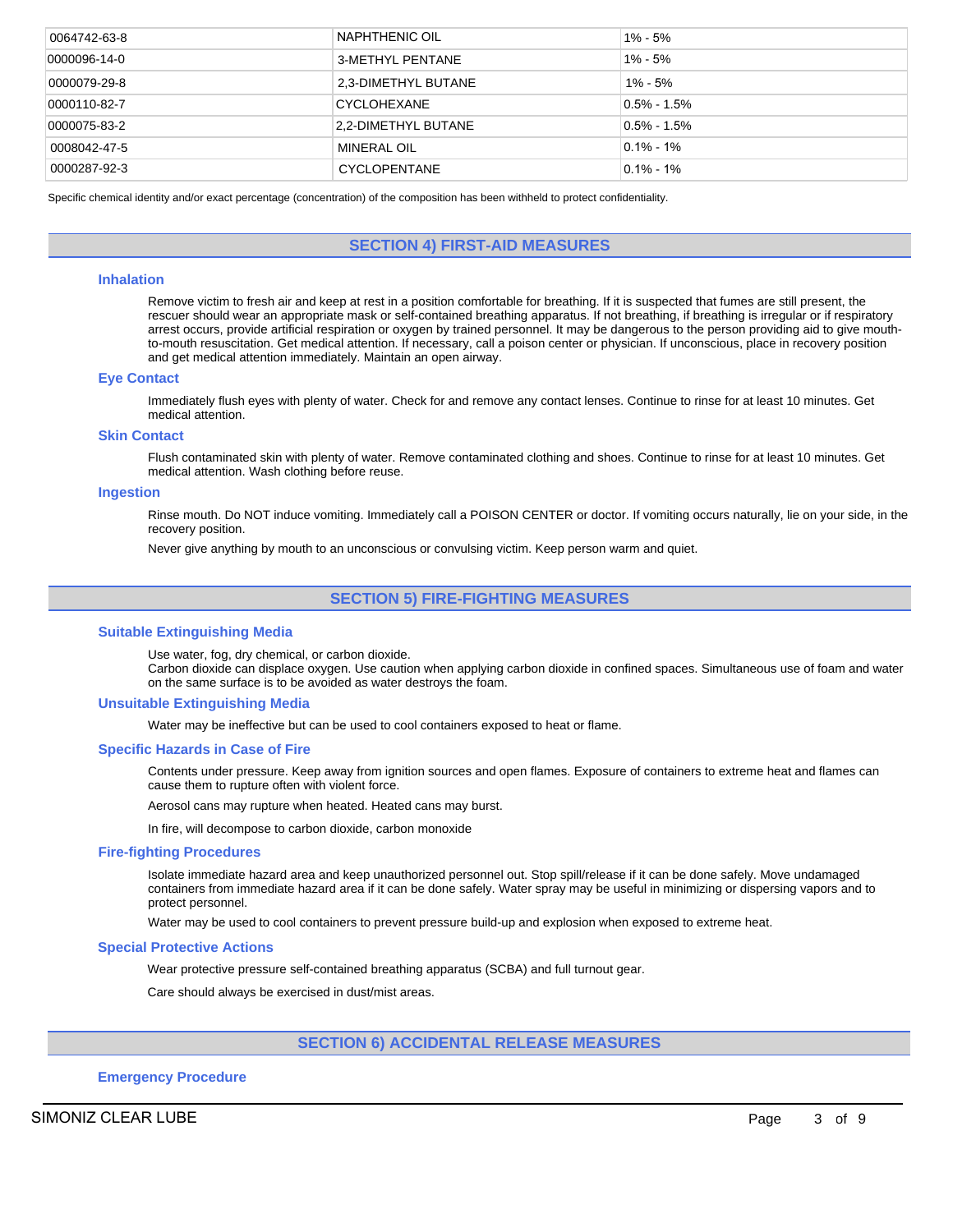#### Flammable/combustible material.

ELIMINATE all ignition sources (no smoking, flares, sparks, or flames in immediate area). Stay upwind; keep out of low areas. Immediately turn off or isolate any source of ignition. Keep unnecessary people away; isolate hazard area and deny entry. Do not touch or walk through spilled material. Clean up immediately. Use absorbent sweeping compound to soak up material and put into suitable container for proper disposal.

#### **Recommended Equipment**

Positive pressure, full-face piece self-contained breathing apparatus (SCBA), or positive pressure supplied air respirator with escape SCBA (NIOSH approved).

### **Personal Precautions**

ELIMINATE all ignition sources (no smoking, flares, sparks, or flames in immediate area). Use explosion proof equipment. Avoid breathing vapor. Avoid contact with skin, eye or clothing. Do not touch damaged containers or spilled materials unless wearing appropriate protective clothing.

#### **Environmental Precautions**

Stop spill/release if it can be done safely. Prevent spilled material from entering sewers, storm drains, other unauthorized drainage systems and natural waterways by using sand, earth, or other appropriate barriers.

### **SECTION 7) HANDLING AND STORAGE**

### **General**

For industrial and institutional use only. For use by trained personnel only.

Keep away from children.

Wash hands after use.

Do not get in eyes, on skin or on clothing.

Do not breathe vapors or mists.

Use good personal hygiene practices.

Eating, drinking and smoking in work areas is prohibited.

Remove contaminated clothing and protective equipment before entering eating areas.

Eyewash stations and showers should be available in areas where this material is used and stored.

#### **Ventilation Requirements**

Use only with adequate ventilation to control air contaminants to their exposure limits. The use of local ventilation is recommended to control emissions near the source.

### **Storage Room Requirements**

Keep container(s) tightly closed and properly labeled. Store in cool, dry, well-ventilated areas away from heat, direct sunlight and incompatibilities. Store in approved containers and protect against physical damage. Keep containers securely sealed when not in use. Indoor storage should meet OSHA standards and appropriate fire codes. Containers that have been opened must be carefully resealed to prevent leakage. Empty container retain residue and may be dangerous.

Do not cut, drill, grind, weld, or perform similar operations on or near containers. Do not pressurize containers to empty them. Ground all structures, transfer containers and equipment to conform to the national electrical code. Use procedures that prevent static electrical sparks. Static electricity may accumulate and create a fire hazard.

Store at temperatures below 120°F.

### **SECTION 8) EXPOSURE CONTROLS/PERSONAL PROTECTION**

### **Eye protection**

Chemical goggles, safety glasses with side shields or vented/splash proof goggles. Contact lenses may absorb irritants. Particles may adhere to lenses and cause corneal damage.

#### **Skin Protection**

Wear gloves, long sleeved shirt, long pants and other protective clothing as required to minimize skin contact.

Use of gloves approved to relevant standards made from the following materials may provide suitable chemical protection: PVC, neoprene or nitrile rubber gloves. Suitability and durability of a glove is dependent on usage, e.g. frequency and duration of contact, chemical resistance of glove material, glove thickness, dexterity. Always seek advice from glove suppliers. Contaminated gloves should be replaced. Chemical-resistant clothing is recommended to avoid prolonged contact. Avoid unnecessary skin contact.

#### **Respiratory protection**

If engineering controls do not maintain airborne concentrations to a level which is adequate to protect worker, a respiratory protection program that meets or is equivalent to OSHA 29 CFR 1910.134 and ANSI Z88.2 should be followed. Check with respiratory protective equipment suppliers. Where air-filtering respirators are suitable, select an appropriate combination of mask and filter. Select a filter suitable for combined particulate/organic gases and vapors.

When spraying more than one half can continuously or more than one can consecutively, use NIOSH approved respirator.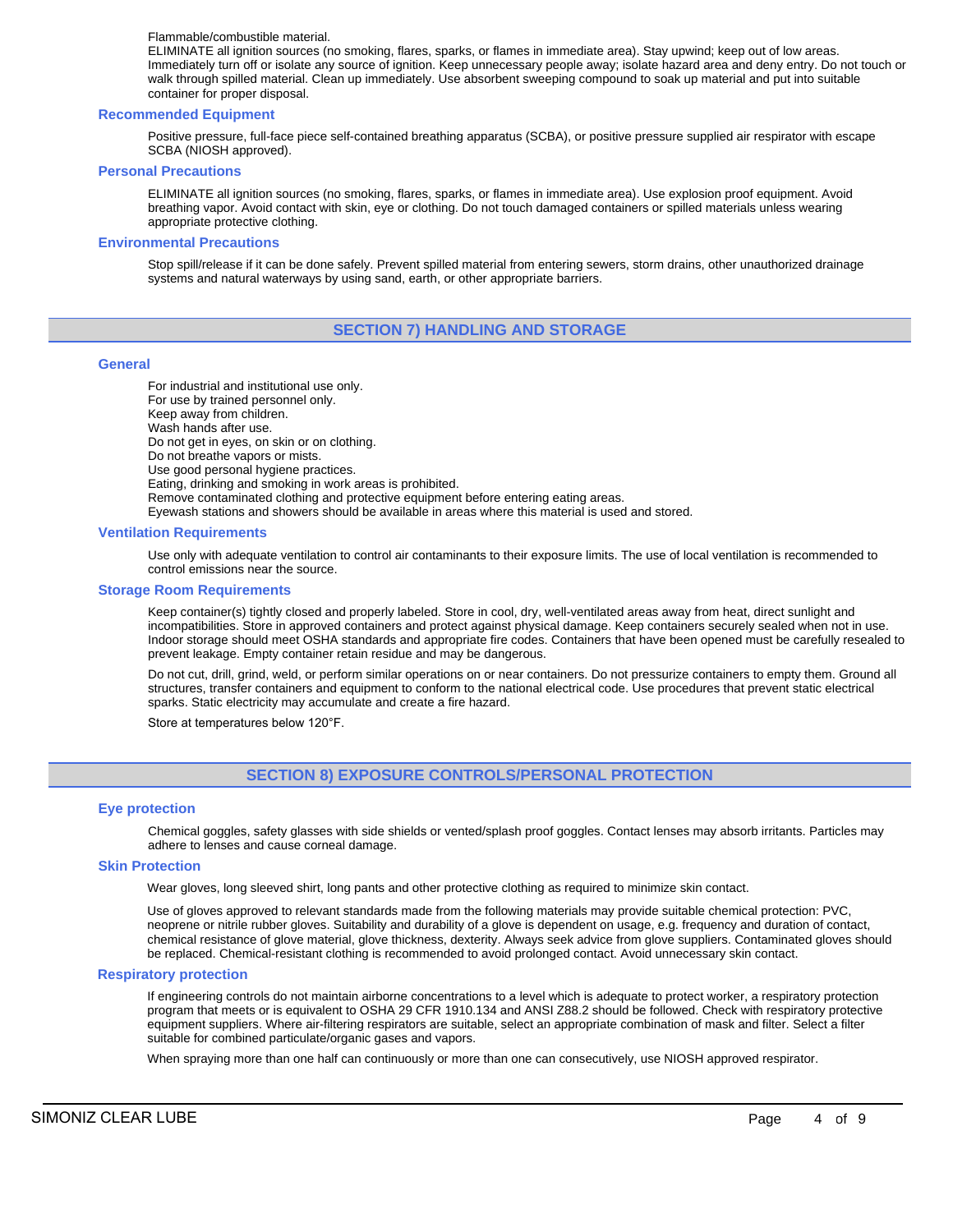| <b>Chemical</b><br><b>Name</b>                                    | <b>OSHA TWA</b><br>(ppm) | <b>OSHA</b><br><b>TWA</b><br>(mg/m3) | <b>OSHA STEL</b><br>(ppm) | <b>OSHA STEL</b><br>(mg/m3) | <b>OSHA Tables</b><br>(Z1, Z2, Z3) | <b>OSHA</b><br><b>Carcinogen</b> | <b>OSHA Skin</b><br>designation | NIOSH TWA<br>(ppm) |
|-------------------------------------------------------------------|--------------------------|--------------------------------------|---------------------------|-----------------------------|------------------------------------|----------------------------------|---------------------------------|--------------------|
| 2,2-DIMETHYL<br><b>BUTANE</b>                                     |                          |                                      |                           |                             |                                    |                                  |                                 |                    |
| 2,3-DIMETHYL<br><b>BUTANE</b>                                     |                          |                                      |                           |                             |                                    |                                  |                                 |                    |
| 2-METHYL<br><b>PENTANE</b>                                        |                          |                                      |                           |                             |                                    |                                  |                                 |                    |
| 3-METHYL<br><b>PENTANE</b>                                        |                          |                                      |                           |                             |                                    |                                  |                                 |                    |
| <b>ACETONE</b>                                                    | 1000                     | 2400                                 |                           |                             | 1                                  |                                  |                                 | 250                |
| CYCLOHEXAN<br>E.                                                  | 300                      | 1050                                 |                           |                             | 1                                  |                                  |                                 | 300                |
| <b>CYCLOPENTA</b><br><b>NE</b>                                    |                          |                                      |                           |                             |                                    |                                  |                                 | 600                |
| <b>HEXANE</b>                                                     | 500                      | 1800                                 |                           |                             | 1                                  |                                  |                                 | 50                 |
| <b>ISOPARAFFINI</b><br>C<br><b>PETROLEUM</b><br><b>DISTILLATE</b> | 500                      | 2000                                 |                           |                             | $\mathbf{1}$                       |                                  |                                 |                    |
| <b>NAPHTHENIC</b><br>OIL                                          | 500                      | 2000                                 |                           |                             | 1                                  |                                  |                                 |                    |
| <b>MINERAL OIL</b>                                                |                          |                                      |                           |                             |                                    |                                  |                                 |                    |
| <b>PROPANE</b>                                                    | 1000                     | 1800                                 |                           |                             | 1                                  |                                  |                                 | 1000               |

| <b>Chemical</b><br><b>Name</b>                                                                                             | <b>NIOSH TWA</b><br>(mg/m3) | NIOSH STEL NIOSH STEL<br>(ppm) | (mg/m3) | <b>NIOSH</b><br><b>Carcinogen</b> | <b>ACGIH TWA</b><br>(ppm) | <b>ACGIH TWA</b><br>(mg/m3)                                 | <b>ACGIH STEL</b><br>(ppm)                            | <b>ACGIH STEL</b><br>(mg/m3) |
|----------------------------------------------------------------------------------------------------------------------------|-----------------------------|--------------------------------|---------|-----------------------------------|---------------------------|-------------------------------------------------------------|-------------------------------------------------------|------------------------------|
| 2,2-DIMETHYL<br><b>BUTANE</b>                                                                                              |                             |                                |         |                                   | 500                       |                                                             | 1000                                                  |                              |
| 2,3-DIMETHYL<br><b>BUTANE</b>                                                                                              |                             |                                |         |                                   | 500                       |                                                             | 1000                                                  |                              |
| 2-METHYL<br><b>PENTANE</b>                                                                                                 |                             |                                |         |                                   | 500                       |                                                             | 1000                                                  |                              |
| 3-METHYL<br><b>PENTANE</b>                                                                                                 |                             |                                |         |                                   | 500                       |                                                             | 1000                                                  |                              |
| <b>ACETONE</b>                                                                                                             | 590                         |                                |         |                                   | 250                       |                                                             | 500                                                   |                              |
| <b>CYCLOHEXAN</b><br>Е                                                                                                     | 1050                        |                                |         |                                   | 100                       |                                                             |                                                       |                              |
| <b>CYCLOPENTA</b><br><b>NE</b>                                                                                             | 1720                        |                                |         |                                   | 600                       |                                                             |                                                       |                              |
| <b>HEXANE</b>                                                                                                              | 180                         |                                |         |                                   | 50                        |                                                             |                                                       |                              |
| <b>ISOPARAFFINI</b><br>C<br>PETROLEUM<br><b>DISTILLATE</b>                                                                 |                             |                                |         |                                   | (L)[N159](L)<br>[N800]    | [(L)[N159](L)<br>[N800]]; [5 (I)<br>[N159]5 (I)<br>[N800]]; |                                                       |                              |
| MINERAL OIL,<br><b>PETROLEUM</b><br><b>DISTILLATES,</b><br>SOLVENT-<br><b>DEWAXED</b><br><b>HEAVY</b><br><b>NAPHTHENIC</b> |                             |                                |         |                                   | (L)                       | [(L)]; [5 (I)];                                             |                                                       |                              |
| MINERAL OIL,<br><b>SLAB OIL</b>                                                                                            |                             |                                |         |                                   | (L)                       | [(L)]; [5 (I)];                                             |                                                       |                              |
| <b>PROPANE</b>                                                                                                             | 1800                        |                                |         |                                   |                           |                                                             | Simple<br>asphyxiant (D),<br>explosion<br>hazard (EX) |                              |

(L) - Exposure by all routes should be carefully controlled to levels as low as possible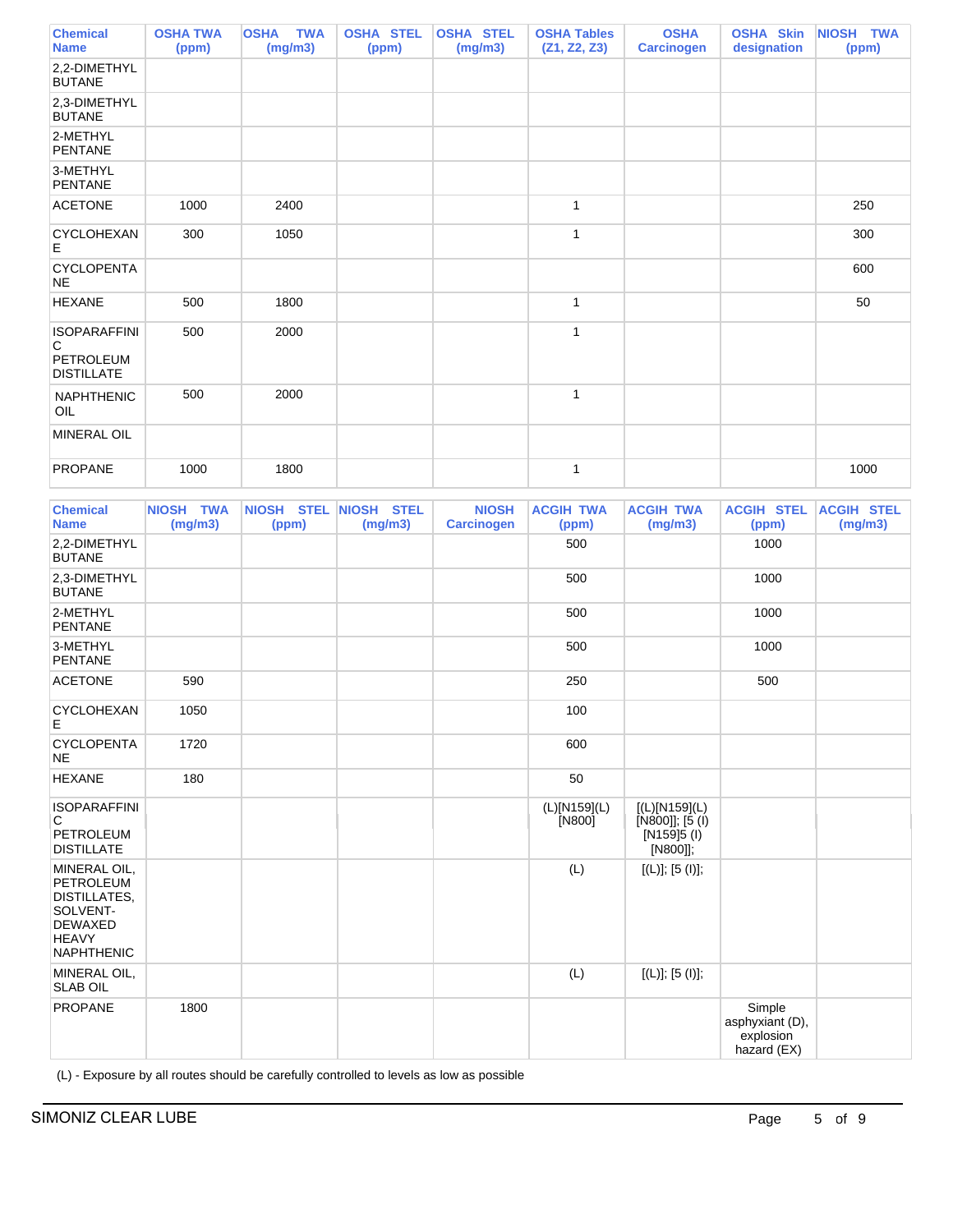### **SECTION 9) PHYSICAL AND CHEMICAL PROPERTIES**

### **Physical and Chemical Properties**

| Density                      | 6.26 lb/gal                      |  |
|------------------------------|----------------------------------|--|
| Density VOC                  | $1.56$ lb/gal                    |  |
| % VOC                        | 25 %                             |  |
| Appearance                   | Liquid                           |  |
| <b>Odor Threshold</b>        | N.A.                             |  |
| <b>Odor Description</b>      | N.A.                             |  |
| pH                           | N.A.                             |  |
| <b>Water Solubility</b>      | N.A.                             |  |
| Flammability                 | Flash point below 73°F / 23°C    |  |
| Flash Point Symbol           | N.A.                             |  |
| Flash Point                  | -29°C (closed cup)               |  |
| Viscosity, Kinematic         | <0.205 cm <sup>2</sup> /s (40°C) |  |
| Lower Explosion Level        | 0.7%                             |  |
| <b>Upper Explosion Level</b> | 12.8%                            |  |
| <b>Melting Point</b>         | N.A.                             |  |
| Vapor Density                | $1.55$ (air=1)                   |  |
| <b>Freezing Point</b>        | N.A.                             |  |
| Low Boiling Point            | N.A.                             |  |
| High Boiling Point           | N.A.                             |  |
| Decomposition Pt             | N.A.                             |  |
| Auto Ignition Temp           | N.A.                             |  |
| <b>Evaporation Rate</b>      | 9.1 (butyl acetate =1)           |  |

### **SECTION 10) STABILITY AND REACTIVITY**

### **Stability**

# Stable.

### **Conditions To Avoid**

### High temperatures.

### **Incompatible Materials**

None known.

### **Hazardous Reactions/Polymerization**

### Will not occur.

### **Hazardous Decomposition Products**

In fire, will decompose to carbon dioxide, carbon monoxide.

## **SECTION 11) TOXICOLOGICAL INFORMATION**

### **Skin Corrosion/Irritation**

Causes skin irritation

### **Serious Eye Damage/Irritation**

Causes serious eye irritation

### **Carcinogenicity**

Based on available data, the classification criteria are not met.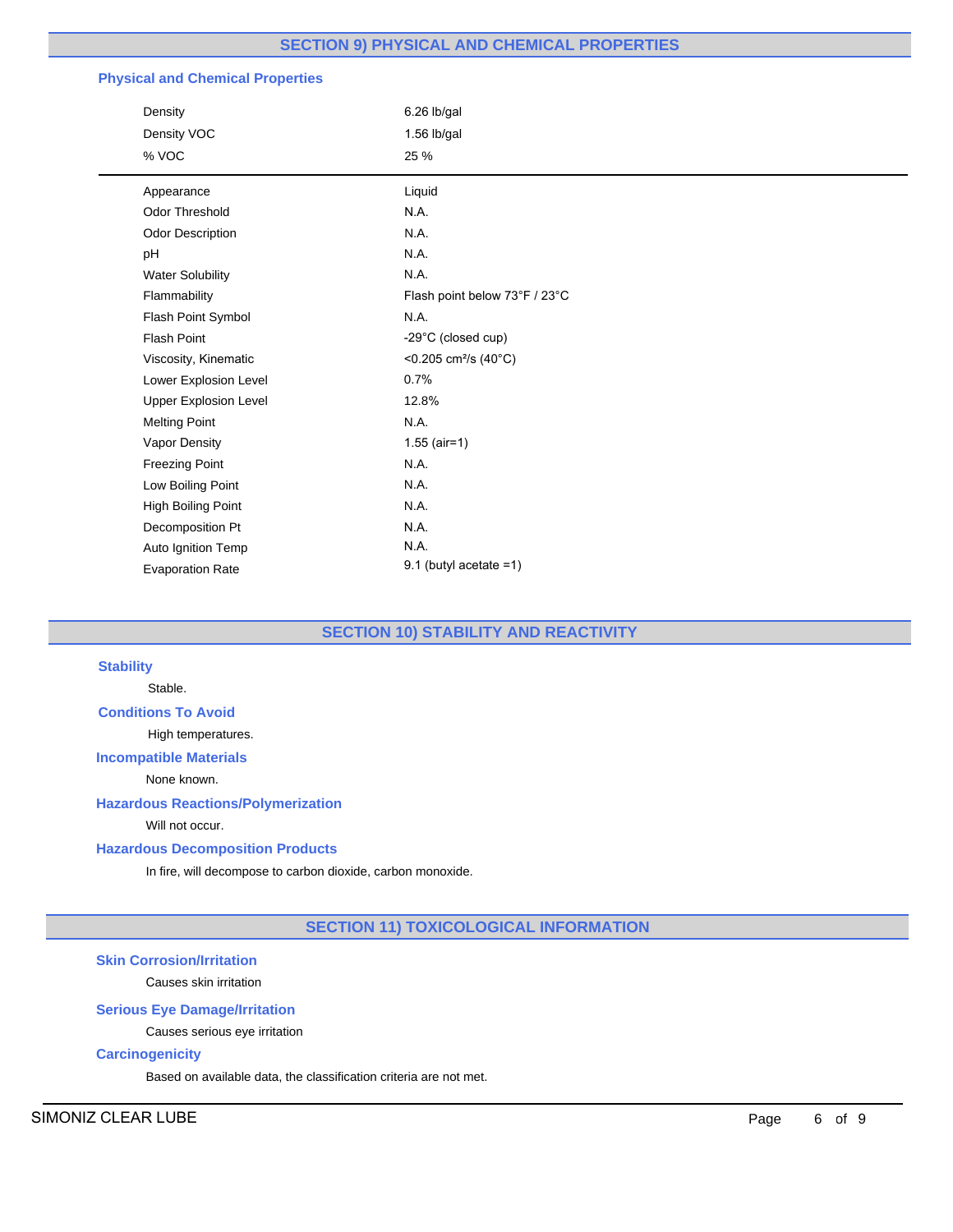### **Germ Cell Mutagenicity**

Based on available data, the classification criteria are not met.

### **Reproductive Toxicity**

Suspected of damaging fertility or the unborn child

0000110-54-3 HEXANE

Animal tests show that this substance possibly causes toxic effects upon human reproduction.

### **Respiratory/Skin Sensitization**

Based on available data, the classification criteria are not met.

### **Specific Target Organ Toxicity - Single Exposure**

May cause drowsiness or dizziness

May cause respiratory irritation

0000067-64-1 ACETONE

May affect the kidneys and liver.

0064742-47-8 ISOPARAFFINIC PETROLEUM DISTILLATE May cause effects on the central nervous system.

### **Specific Target Organ Toxicity - Repeated Exposure**

May cause damage to organs through prolonged or repeated exposure.

#### 0000110-54-3 HEXANE

Repeated or prolonged contact with skin may cause dermatitis. The substance may have effects on the central nervous system and peripheral nervous system. This may result in polyneuropathy.

### **Aspiration Hazard**

May be fatal if swallowed and enters airways

### **Acute Toxicity**

Based on available data, the classification criteria are not met.

### **Likely Routes of Exposure**

Inhalation, Ingestion, Skin contact, Eye contact.

### **Potential Health Effects - Miscellaneous**

### 0000067-64-1 ACETONE

The following medical conditions may be aggravated by exposure: lung disease, eye disorders, skin disorders. Overexposure may cause damage to any of the following organs/systems: blood, central nervous system, eyes, kidneys, liver, respiratory system, skin.

### **SECTION 12) ECOLOGICAL INFORMATION**

### **Toxicity**

Based on available data, the classification criteria are not met.

### **Persistence and Degradability**

No data available.

### **Bioaccumulative Potential**

No data available.

### **Mobility in Soil**

No data available.

### **Other Adverse Effects**

No data available.

### **Results of the PBT and vPvB assessment**

No data available.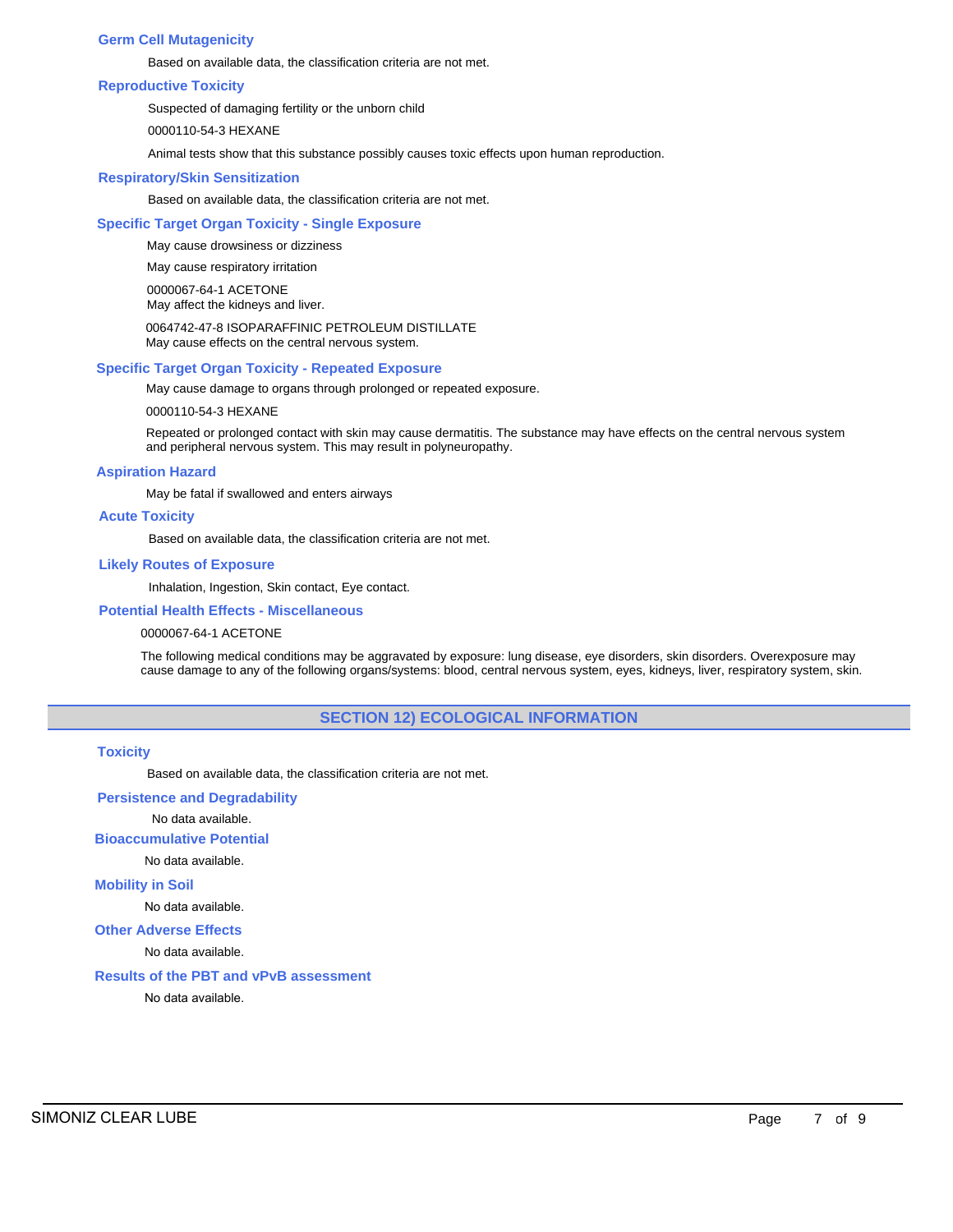### **SECTION 13) DISPOSAL CONSIDERATIONS**

### **Waste Disposal**

Under RCRA, it is the responsibility of the user of the product, to determine at the time of disposal whether the product meets RCRA criteria for hazardous waste. Waste management should be in full compliance with federal, state, and local laws.

Empty containers retain product residue which may exhibit hazards of material, therefore do not pressurize, cut, glaze, weld or use for any other purposes. Return drums to reclamation centers for proper cleaning and reuse.

### **SECTION 14) TRANSPORT INFORMATION**

|                                            | <b>U.S. DOT Information</b> | <b>IMDG Information</b> | <b>IATA Information</b>          |
|--------------------------------------------|-----------------------------|-------------------------|----------------------------------|
| <b>UN</b> number:                          | UN1950                      | <b>UN1950</b>           | UN1950                           |
| <b>Proper shipping</b><br>name:            | Aerosols (LTD QTY)          | Aerosols (LTD QTY)      | Aerosols, flammable<br>(LTD QTY) |
| <b>Hazard class:</b>                       | 2.1                         | 2.1                     | 2.1                              |
| <b>Packaging group:</b>                    | N.A.                        | N.A.                    | N.A.                             |
| <b>Hazardous</b><br>substance (RQ):        | No Data Available           |                         |                                  |
| <b>Marine Pollutant:</b>                   | No Data Available           | No Data Available       |                                  |
| <b>Note / Special</b><br><b>Provision:</b> | No Data Available           | No Data Available       | No Data Available                |
| <b>Toxic-Inhalation</b><br>Hazard:         | No Data Available           |                         |                                  |

### **SECTION 15) REGULATORY INFORMATION**

| <b>CAS</b>   | <b>Chemical Name</b>                                | % By Weight     | <b>Regulation List</b>                                                                  |
|--------------|-----------------------------------------------------|-----------------|-----------------------------------------------------------------------------------------|
| 0000067-64-1 | <b>ACETONE</b>                                      | $10\% - 30\%$   | CERCLA, SARA312, TSCA, RCRA,<br>ACGIH, OSHA                                             |
| 0064742-47-8 | <b>ISOPARAFFINIC PETROLEUM</b><br><b>DISTILLATE</b> | $10\% - 30\%$   | SARA312, VOC, TSCA, ACGIH, OSHA                                                         |
| 0000074-98-6 | <b>PROPANE</b>                                      | 7% - 13%        | SARA312, VOC, TSCA, ACGIH, OSHA                                                         |
| 0000110-54-3 | <b>HEXANE</b>                                       | 7% - 13%        | SARA313, CERCLA, HAPS,<br>SARA312, VOC, TSCA, ACGIH,<br>California Proposition 65, OSHA |
| 0000107-83-5 | 2-METHYL PENTANE                                    | $3% - 7%$       | SARA312, VOC. TSCA, ACGIH                                                               |
| 0064742-63-8 | <b>NAPHTHENIC OIL</b>                               | $1\% - 5\%$     | SARA312, TSCA, ACGIH, OSHA                                                              |
| 0000096-14-0 | <b>3-METHYL PENTANE</b>                             | $1\% - 5\%$     | SARA312, VOC, TSCA, ACGIH                                                               |
| 0000079-29-8 | 2,3-DIMETHYL BUTANE                                 | $1\% - 5\%$     | SARA312, VOC, TSCA, ACGIH                                                               |
| 0000110-82-7 | <b>CYCLOHEXANE</b>                                  | $0.5\% - 1.5\%$ | SARA313, CERCLA, SARA312,<br>VOC, TSCA, RCRA, ACGIH, OSHA                               |
| 0000075-83-2 | 2.2-DIMETHYL BUTANE                                 | $0.5\% - 1.5\%$ | SARA312, VOC. TSCA, ACGIH                                                               |
| 0008042-47-5 | <b>MINERAL OIL</b>                                  | $0.1\% - 1\%$   | SARA312, TSCA, ACGIH                                                                    |
| 0000287-92-3 | <b>CYCLOPENTANE</b>                                 | $0.1\% - 1\%$   | SARA312, VOC, TSCA, ACGIH                                                               |